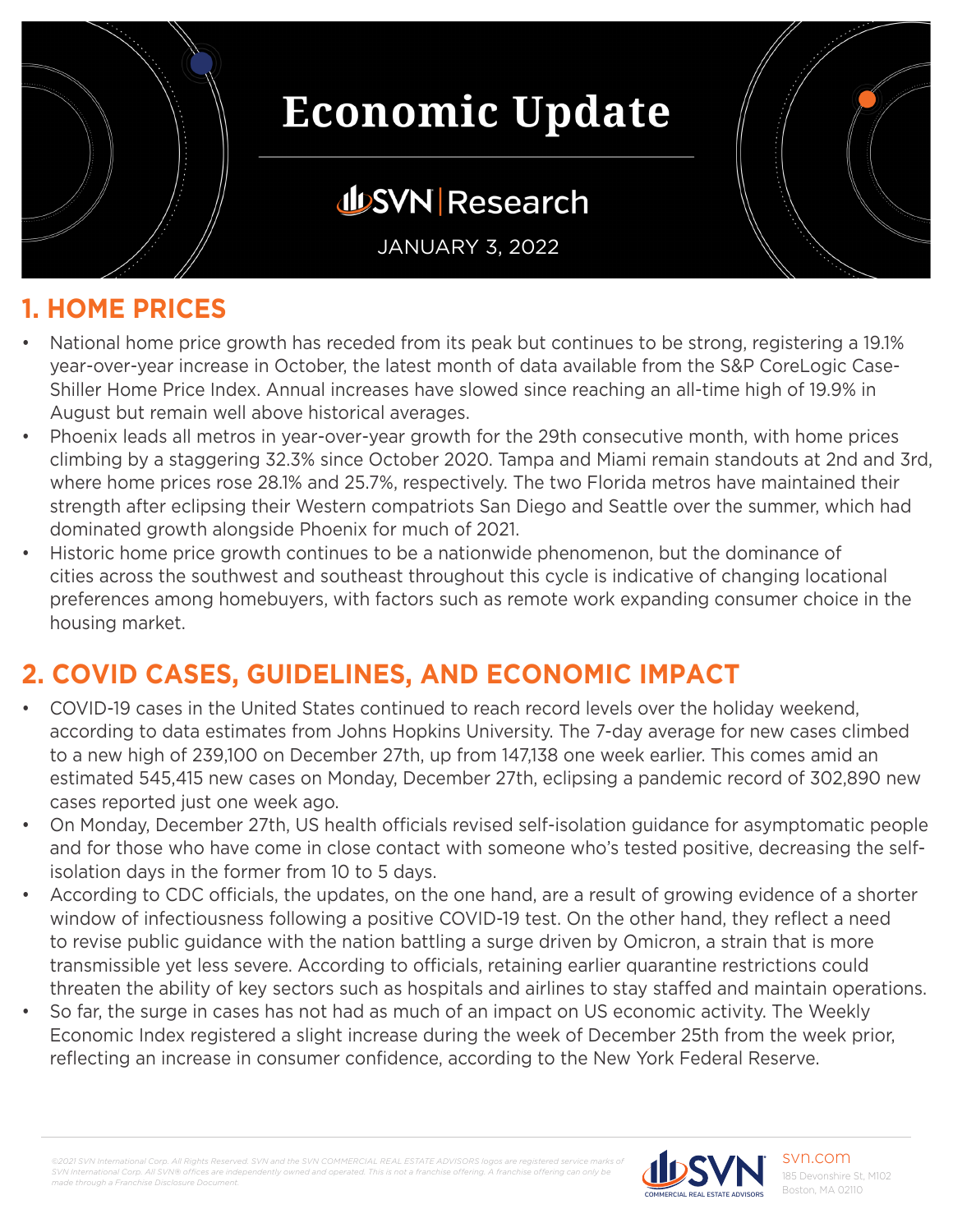

### **JUSVN Research**



### **3. INDEPENDENT LANDLORD RENTAL PERFORMANCE**

- New research by Chandan Economics tracking rent payments for mom-and-pop owned apartment units finds that, on average, independently operated properties were more sensitive to pandemic distress than properties operated by institutional managers. At the same time, while rent payments were often late throughout this period, full collection rates remained stable— never falling below 82.0%. The full-collection rate for November, the latest month of complete data, stood at 85.2%
- Utilizing data provided by property management software RentRedi dating back to March 2020, ontime rent collections fell as low as 71.3% in August 2020 before reversing the trend as the economy regained footing. Through December 2021, on-time collection rates stand at 77.6%— a 49 bps drop from November.
- The report's property type analysis also reflects the relatively new strength of single-family rentals (SFRs) compared to other sectors. Entering the pandemic, SFRs had the lowest on-time rates relative to 2-4 family, and 5-49 multifamily unit properties, with just 78.0% of payments coming in on time in March of 2020. Through December, SFR leads the next best performing property type by 82 bps, and through November measured an unpaid rate of just 13.4%. Meanwhile, rental units in small Multifamily (5-49 units) properties reported 15.5% unpaid in November, while 2-4 family units reported a nonpaying share of 16.0%.

#### **4. REITS: 2021 IN REVIEW**

- Real Estate Investment Trusts (REITs) experienced a booming year in 2021, taking advantage of Commercial Real Estate's resiliency throughout the pandemic. According to FTSE NAREIT, Equity REITs have climbed by 36% year-to-date through December 23rd, 10 percentage points higher than the S&P 500, according to an analysis by TheRealDeal.
- Self-storage REITs have taken the crown since the start of the pandemic, climbing by more than 80% since March 2020. The industrial sector has been another huge winner, climbing by an average of more than 40%. Office, Hotel, and Retail REITs, on the other hand, have struggled.
- Analysts warn that 2022 may introduce new risks to REITs stemming from additional COVID variants, inflation, and interest rate contagion risk. While real estate has long been seen as a reliable hedge against inflation, the prospect of sliding consumer confidence and increased cost constraints for buyers poses a potential risk to the market that investors should be aware of over the coming months.

### **5. BUILDING MATERIALS INFLATION**

• After giving builders a bit of a break toward the end of Summer 2021, lumber and other material

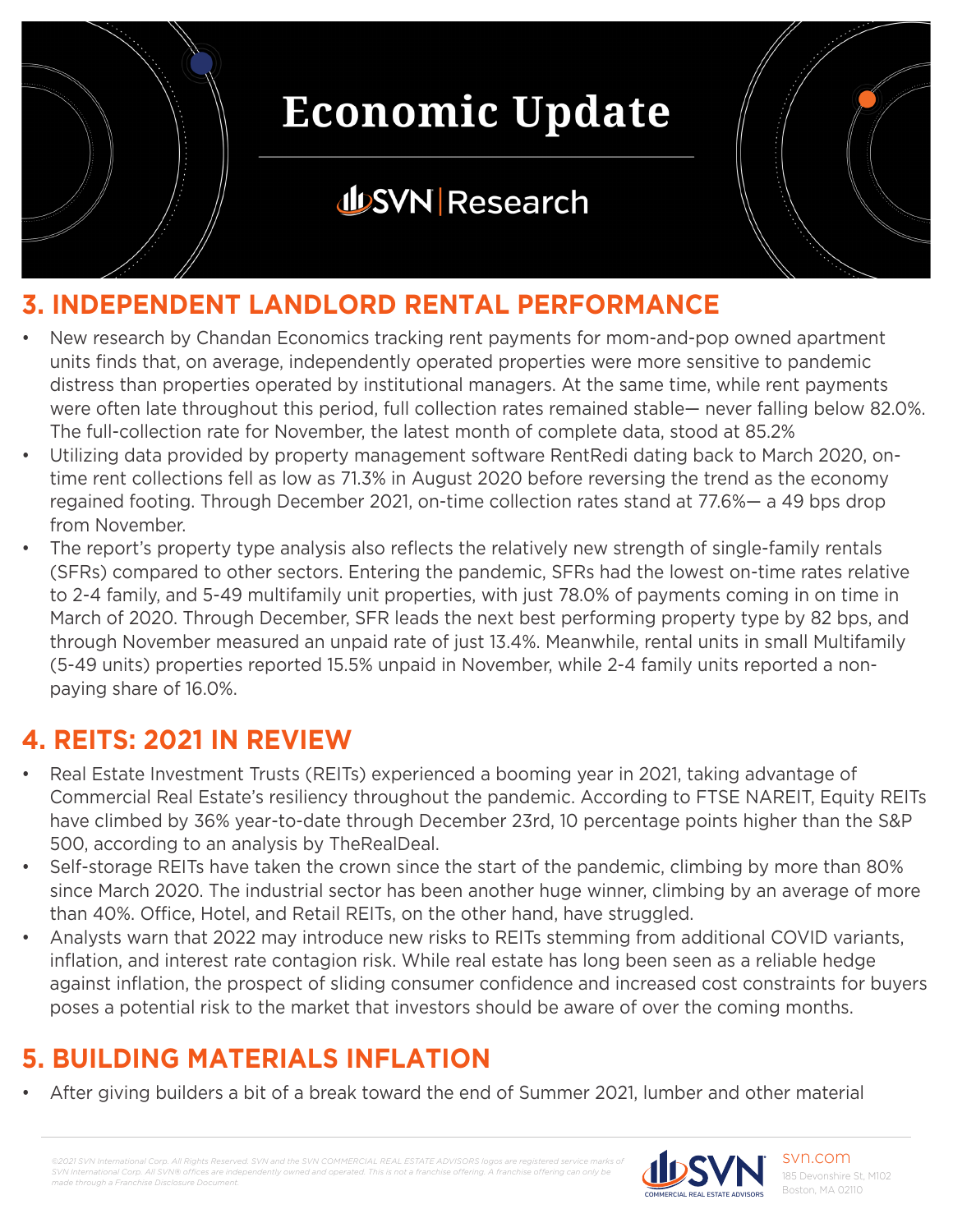

## **JUSVN Research**

prices have started rising again in recent weeks— a development that is sure to have implications on construction activity to start the new year.

- After lumber futures reached a record high in May before receding back to normal levels, prices per thousand board feet climbed above \$1,000 again in December as the market prices in resilient homebuilding demand battle against a persistent supply chain disruption.
- In addition to lumber, the producer price index for iron and steel fabricated industrial buildings have also climbed. According to the Bureau of Labor Statistics, the PPI for these materials is up 35% yearover-year.

#### **6. FOMC DECEMBER MEETING**

- In the FOMC's December meeting, policymakers signaled their intentions to accelerate its pace of tapering, reducing its asset purchases by \$30 billion in January to a total of \$60 billion. The move comes after the Fed had last reduced its monthly bond-buying by \$15 billion between November and December. The statement mentioned reflected rising concerns about inflation's strength relative to their view on the labor market being short of full employment.
- The December 15th release of the Summary of Economic Projections showed an expectation of at least three rate hikes in 2022, followed by another three in 2023.
- Their projections also included an estimated fall in real GDP from 5.5% in 2021 to 4.0% in 2022. Their report also projects a steep fall in core PCE inflation from 4.4% in 2021 to 2.7% in 2022, followed by a slower deceleration in the years following, falling to just 2.1% in 2024. The Federal Reserve's target for long-run core PCE inflation is 2%, but they have signaled a willingness to let it hold above that level for a short period to make up for previous periods of low inflation.
- The meeting follows the World Health Organization's announcement of the Omicron COVID-19 variant but came before the more accelerated spike in US cases on and around the Christmas holiday, though a rise in cases was largely expected among expert sources.

### **7. DECEMBER RETAIL ACTIVITY**

- Data collected from the December 13th-21st issue of the Texas Retail Outlook Survey, a monthly snapshot of retail sentiment in the region collected by the Dallas Fed, showed robust consumer activity in the run-up to the Christmas holiday. Meanwhile, business owners expressed increased optimism as they look toward the new year.
- The Texas survey provides a timely measure of business activity for roughly 10% of the US retail industry by employment and is reported before many of the monthly and quarterly indicators typically relied on to observe retail conditions. While annual sales growth slowed in December, the index

*©2021 SVN International Corp. All Rights Reserved. SVN and the SVN COMMERCIAL REAL ESTATE ADVISORS logos are registered service marks of SVN International Corp. All SVN® offices are independent made through a Franchise Disclosure Document.*

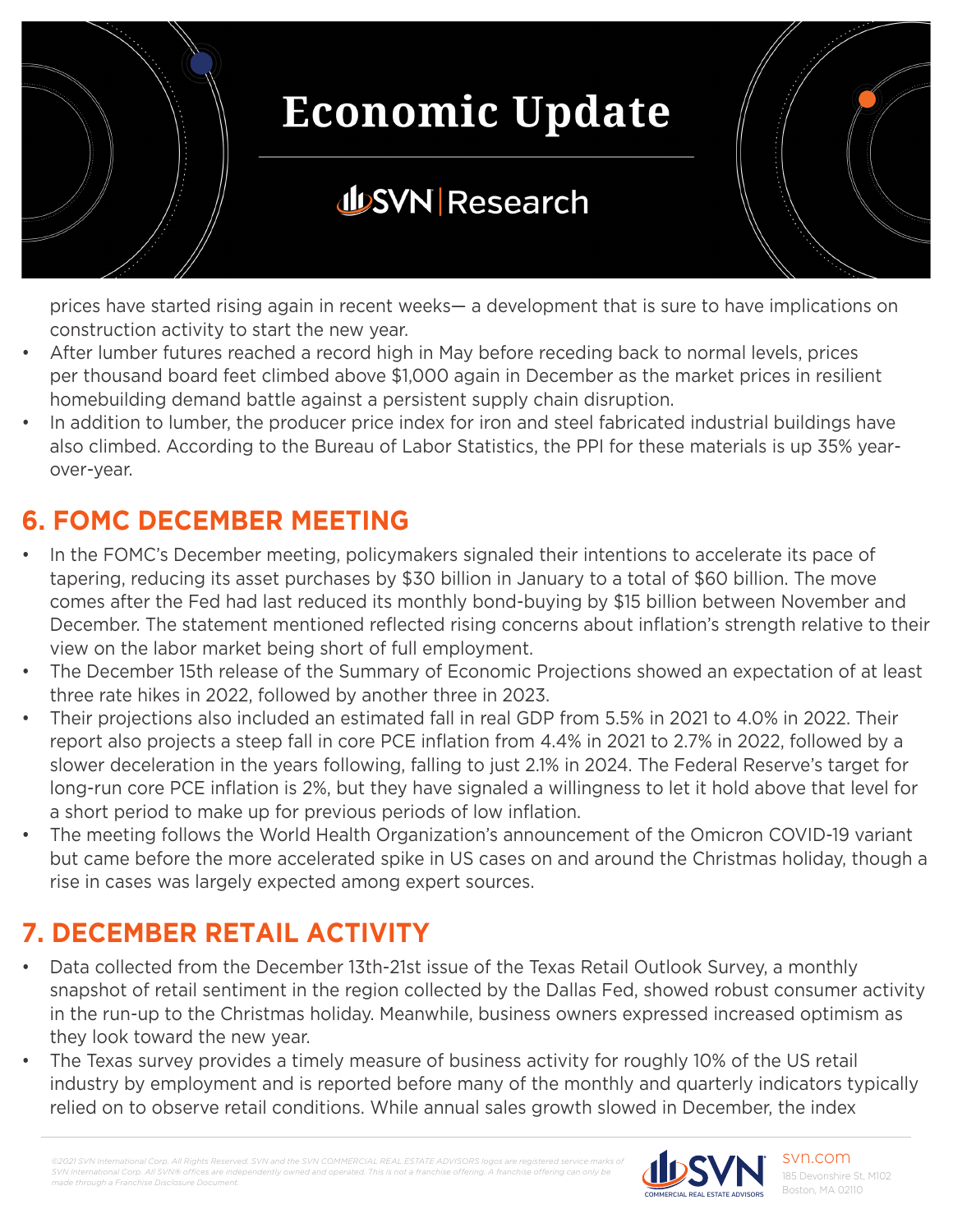

## **JUSVN Research**

continued to sit well above its historical pace of 4.8, registering a reading of 13.4 in December from 23.0 in November (a positive reading of the index indicates an increase above the prior month, while a negative reading indicates a decrease in conditions).

- In a potential sign of improving supply chain conditions, firms reported the largest net increase in inventories in nearly three years. Retailers also signaled improved hiring conditions, as the labor market component rose from 5.9 in November to 7.2 in December while wage pressures reportedly eased.
- While the general business activity index declined over the month, likely reflecting renewed virus concerns, the company outlook index rose to its highest reading since April. Outlook uncertainty decreased in the month, while expectations for future sales increased eight points to 44.2.

#### **8. NOTABLE INDUSTRIAL DEALS**

- In addition to gifts, family gatherings, longer nights, and higher energy bills, December also brings a ton of end-of-the-year closings on commercial real estate deals.
- The Industrial market completed some notable transactions recently, with Faropoint acquiring a 10-building portfolio in the Northern New Jersey area for \$132.5 million, indicating a strategy aimed at gaining proximity to the densely populated New York metro.
- McDonalds Development also sold its 14-building Southeast US Industrial portfolio for a price tag of \$395.5 million in December. The portfolio includes 2.7 million square feet of mostly multi-tenant buildings in the burgeoning Sun Belt region.
- Giants such as Blackstone Group, Rockefeller Group, and Prologis also announced warehouse, factory, or industrial development parcel purchases in the New York region in just the past week.

### **9. RECORD TRANSACTION ACTIVITY**

- Transaction Activity is projected to have reached an all-time high in 2021, with investors recording \$205 billion in deals through the third quarter and signs of more of the same in the fourth.
- Multifamily and Industrial dominated transaction volume, a shift from the historically higher performance of the Office sector. According to an analysis by Transwestern, Apartment transaction volumes have increased by 43% since 2019, while Industrial volumes have increased by 15% over the same period. Falling Office demand from the pandemic's work-from-home shift alongside shifting household preferences prompted this trend.
- Cap rates for both Multifamily and Industrial have resultingly compressed throughout the course of the year as prices climbed and risk premiums shrank.

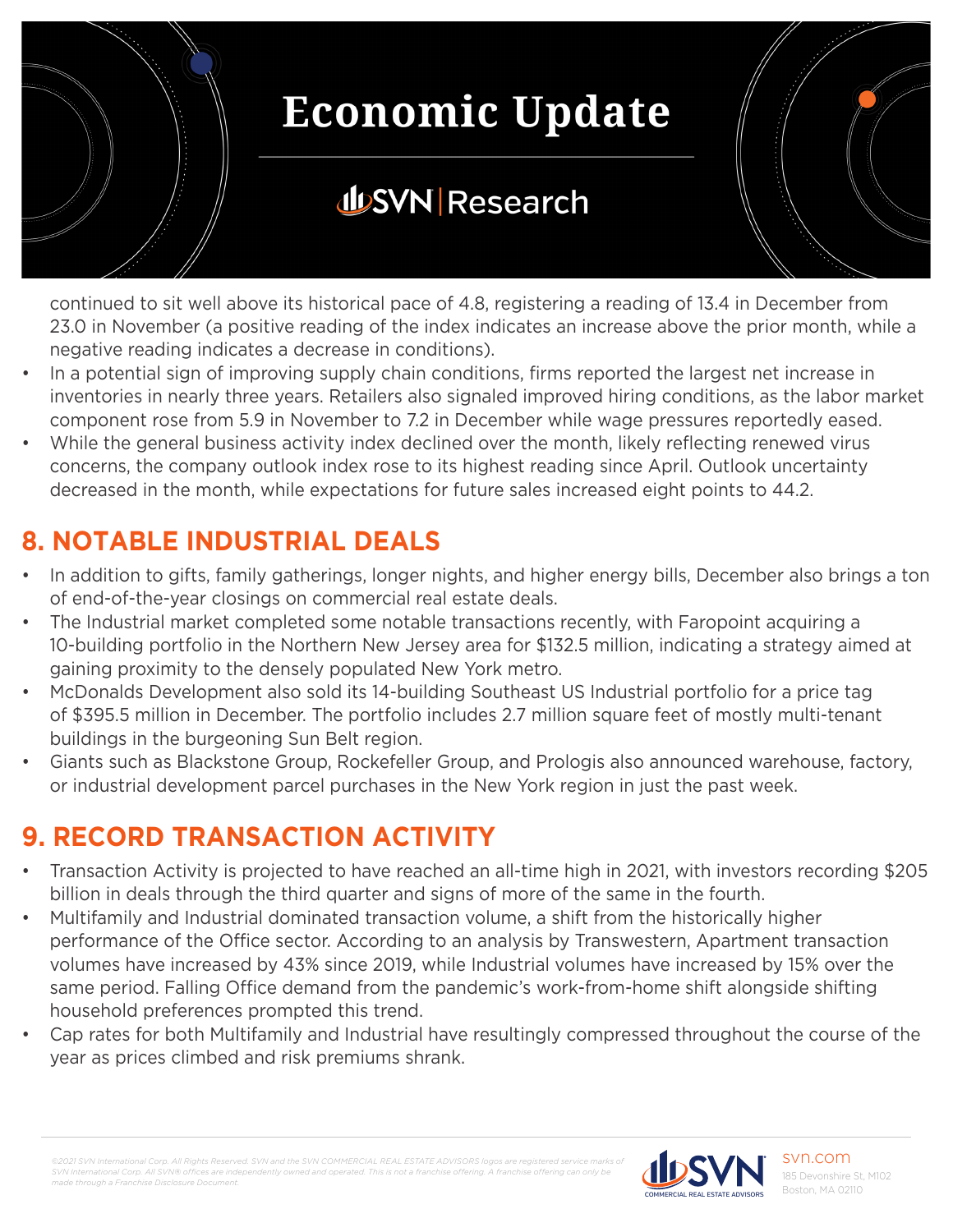

## **JUSVN Research**



- Cold weather forecasts (real ones, not just an economist's bad pun) caused natural gas futures to skyrocket during the holiday week, a signal that energy prices may potentially climb over the next several weeks. Rising energy prices, as the economy experienced throughout much of 2021, could continue to have broad implications on product costs and consumer confidence.
- On Tuesday, December 28th, the January Nymex contract closed at \$4.055/MMBtu, while the February contract closed at \$3.885/MMBtu. The climb was a reversal from a plummet in futures earlier in the month resulting from bearish weather forecasts.
- Late-December is a historically volatile month for natural gas futures markets, given the dependence on weather patterns. Tuesday's close saw a slight decrease from the holiday surge but sustained much of its gains compared to early-December levels.